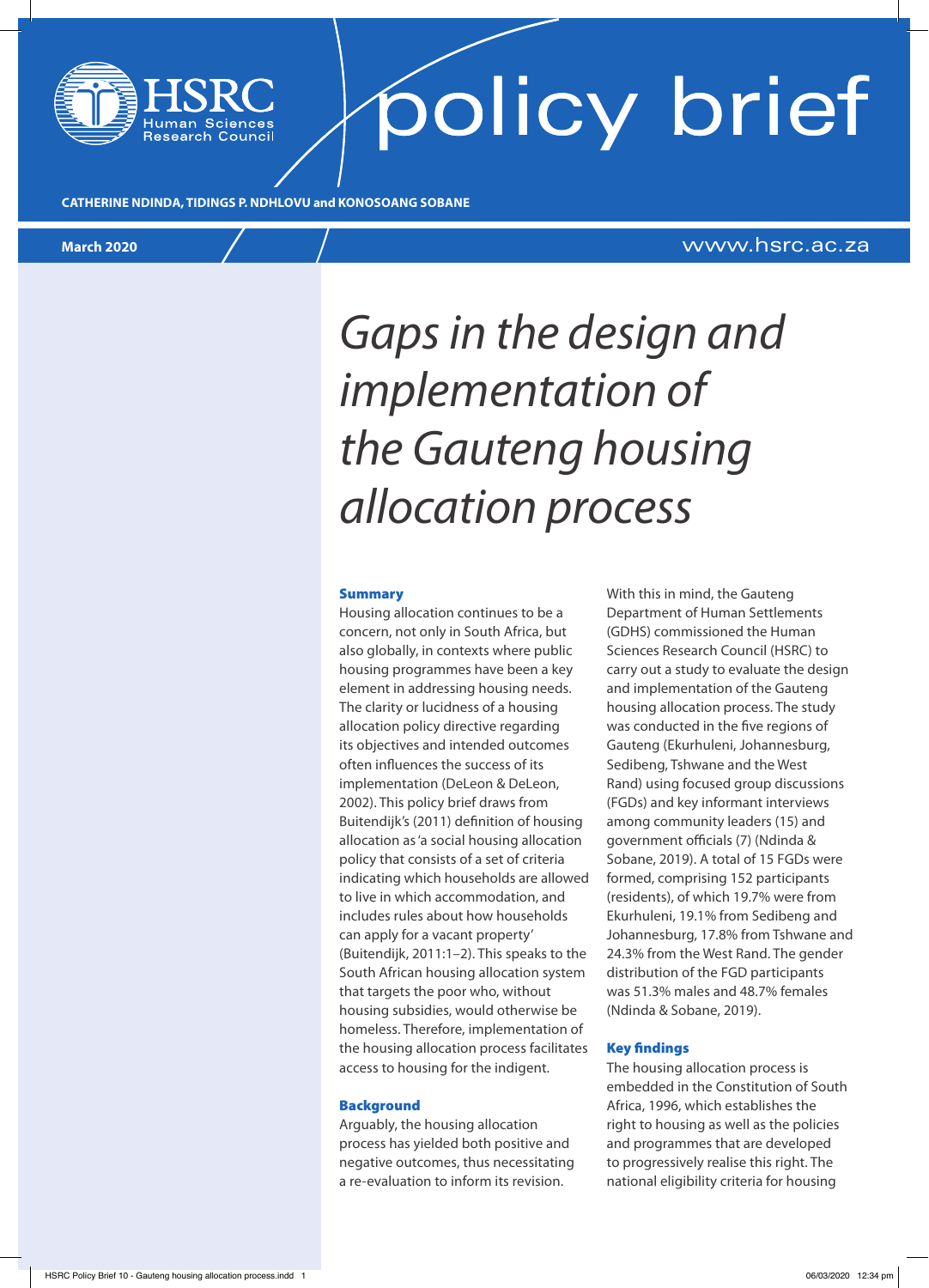allocation (DHS, 2009) (also applied in Gauteng) stipulate the following:

- The applicant must be married or have financial dependants. Marriage is broadly defined to include both customary and civil marriages, long-term cohabitation and proven dependants.
- The applicant must be a South African citizen or permanent resident.
- Applicants must be competent to conclude contracts (over 18 years).
- The monthly household income must not exceed R3 500 for applicants of Integrated Residential Development Programme dwellings and R7 000 for Finance Linked Individual Subsidy Programme (FLISP) applicants.
- Eligibility is limited to applicants who have not previously benefitted from state-subsidised housing.
- Applicants must be first-time homeowners.
- Eligibility includes vulnerable groups (child-headed households, the elderly, the disabled, military veterans and women).

### Gaps in the housing allocation process

A comparison between the national and provincial criteria indicates that while the age for eligibility for subsidised housing allocation at national level is 21 years, it is 18 years in Gauteng. Whereas the Gauteng housing allocation policy indicates that only citizens are eligible for subsidised housing, the national guidelines stipulate that permanent residents are also eligible. Clearly, the provincial policy has to align with the national policy regarding eligibility for housing allocation. While the definition of vulnerable groups in previous policies was limited to the physically disabled, the current GDHS (2015) allocation policy includes the mentally challenged and the homeless. These features in the provincial policy need to be included in the national allocation guidelines. The inclusion of special or vulnerable categories such

as orphans, the physically disabled and the elderly (GDLGH, 2011:6) is in line with the state's efforts of achieving socioeconomic rights for the poor in society.

In Gauteng, the criteria for housing allocation also prioritised vulnerable groups (identified as women and military veterans) among those targeted for subsidised housing delivery. Given the diminishing resources for housing development, it becomes imperative that the vulnerable in Gauteng and nationally be accorded priority over any other social groups.

For its part, the Gauteng housing allocation policy also includes households that might have owned residential property in the past, but no longer do. This is particularly relevant for households in informal settlements targeted for upgrading (Ndinda et al., 2017). The Gauteng (2015) allocation policy includes households that earn up to R15 000 per month. These households are eligible for a vacant serviced stand and the FLISP, and rental housing through the institutional subsidy. The expanded scope of the allocation policy covers a wide range of low-income households and ensures that the housing needs of the poorest (those earning below R3 500 per month) (Housing Act 107 of 1997) are met. The 2015 Gauteng housing allocation policy is intended to ensure that units are 'allocated in a fair, equitable, and transparent manner' (GDHS, 2015:14). The policy intent aligns with the national housing allocation guidelines and policies of other provinces (Western Cape Government, 2015).

While the objectives of the Gauteng housing allocation policy are specific, the extent to which they are measurable remains debatable. The policy does not clarify how to determine that the process of each project is fair, transparent and equitable; the policy

also does not specify any targets to achieve its broad purpose.

### Comparing the national and Gauteng housing allocation systems

The housing allocation system adopted by Gauteng in 1994 was based on the construction of a waiting list, which captured the particulars of subsidy applicants. However, the waiting list system was undermined by political meddling and thus unable to deal with all the programmes of the GDHS. It is in this light that it was redesigned to address its weaknesses and renamed the Housing Demand Database System (HDD). Expressly, the HDD was a computerised system to register housing subsidy applicants in Gauteng and was used to determine the housing needs in specific areas within the province (GDHS, 2015). Whereas the HDD was used at provincial level (Gauteng), the National Housing Needs Register (NHNR) was a national system whereby residents in any area or region of the country could register their housing needs. By 2018, the GDHS had shifted to the NHNR system of housing allocation.

The NHNR is not only valuable as a tool for housing allocation, but is also useful for development planning. To the extent that applicants are required to provide detailed information when registering on the NHNR, the system enables the aggregation of information on municipalities where the poor are concentrated as well as on the services that are accessible to them. As a valuable planning tool, the NHNR can assist municipalities in making decisions about the appropriate location of housing, social services and infrastructure.

#### Outcomes of the housing allocation policy

Where study participants contended that the housing allocation system did not produce the desired outcomes, the following were cited as of major concern: lengthy delays, allocation of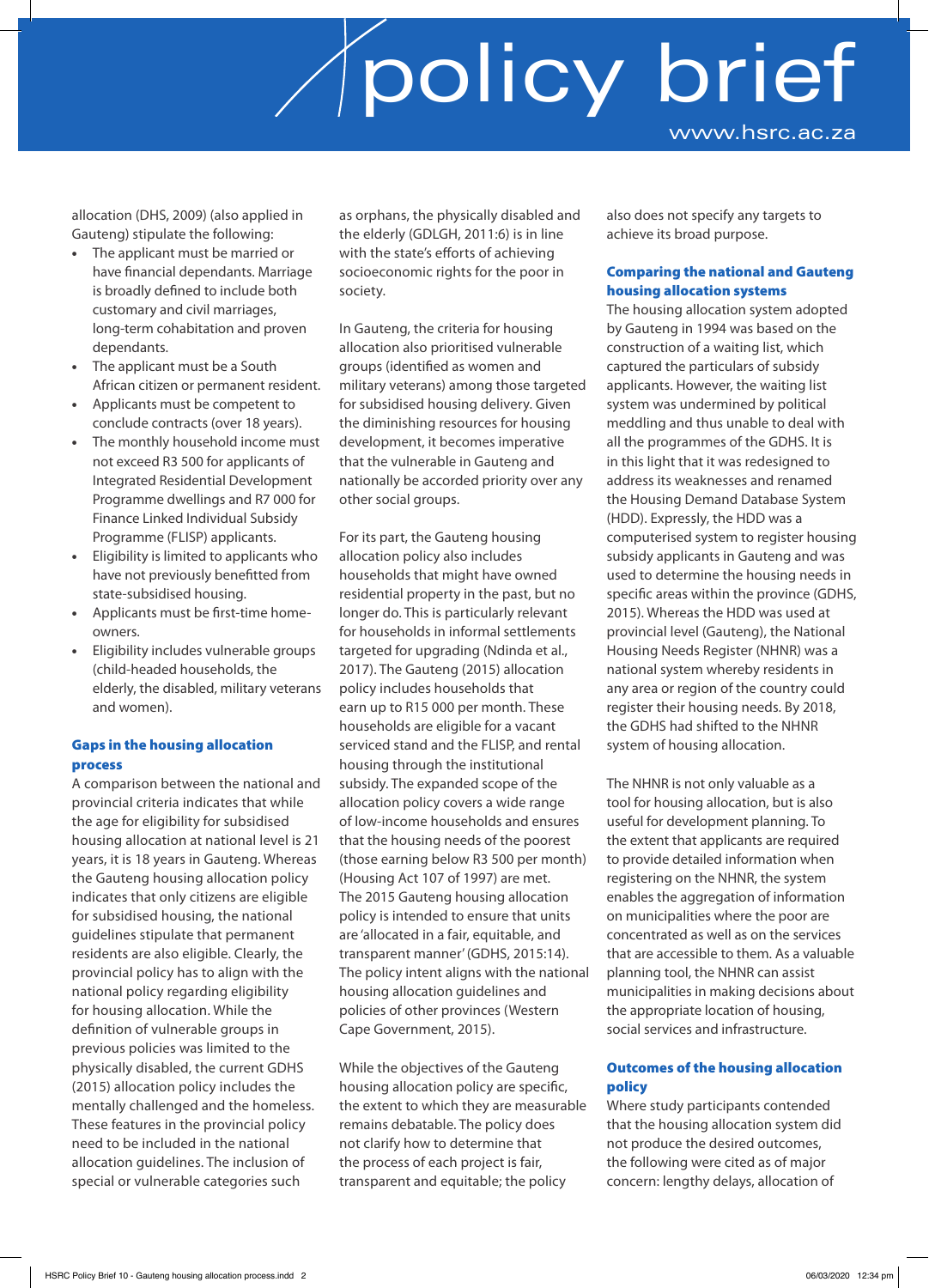units to households whose economic conditions had improved, allocation of units in places different from where households were located, failure to allocate specialised units to people with physical disabilities and political interference with the housing allocation lists once these had been approved by the Joint Allocations Committee (JAC).

#### Changes in allocation systems and associated challenges

People who had applied through the previous allocation systems were required to start afresh and apply for housing using the current system (NHNR). However, these changes were not communicated promptly, resulting in dissatisfaction among potential housing subsidy beneficiaries who had already registered on previous allocation systems.

#### Allocation of units to households whose economic conditions had improved

As the testimony provided in FDGs and other interviews indicates, recent applicants for subsidised housing were allowed to jump queues. Applicants who applied before the introduction of the NHNR (2015) in Gauteng found themselves still on waiting lists for different housing allocation systems. No wonder those who had been waiting for more than 10 years and discovered that recent applicants had been allocated subsidies felt that policy was ineffective and considered the system to be inefficient.

*Participant: I'm not satisfied with the way it's working because you will find that someone registered in 2008 and then they receive a house but there is someone who registered in 2002 who hasn't received a house. In addition, an issue that there are people who have no subsidy forms from 1997–98 have not received houses because they did not fill in the subsidy forms. Therefore, the government must help people register the subsidy forms. (Community leader, Sedibeng)*

### People with physical disabilities

The allocation policy identifies the groups considered vulnerable, and stipulates that vulnerable groups will be accorded priority in housing allocations. While identifying the groups is important, no attempt is made to clarify the proportion of subsidies that should be allocated to each category – the exception being the physically disabled, for whom a target of 5% of subsidies is set aside. Yet, to ensure the efficiency of the JAC, there is a need to specify the proportion of subsidies that should be set aside for each category classified as vulnerable. Such a clause in the policy would ensure efficiency in the allocation process and promote the effectiveness of the policy in targeting the most vulnerable groups in Gauteng.

The policy is also ineffective when the physically challenged are allocated dwellings that do not accommodate their needs. Furthermore, the allocation of dwellings in projects located in areas outside their preferred ones, and without their consent, highlights communication problems with subsidy beneficiaries.

While the GDHS effectively communicated with eligible subsidy applicants, the same could not be said of ineligible applicants. It was only when they went to the GDHS offices that they found out that their applications had been unsuccessful. Subjects interviewed for this evaluation indicated that all along they had been under the impression that they were still on the waiting list.

### Allocation of units to households whose economic conditions had improved

Another challenge related to the final vetting before the allocation of units. Some officials felt that there was a need to review the financial status of applicants on the NHNR to ensure that they were still eligible. Such measures

would ensure that the JAC approved subsidy applicants based on current rather than outdated economic status.

*Participant: Let us find a way of rechecking this [sic] people or reassessing these people; if your situation has improved definitely you don't qualify for an RDP house then we can be able to write to you and say hang on, your situation has improved in terms of getting a house. You may have started a big company and you are earning a lot of money, you do not qualify for an RDP house so that for me is critical. (Key informant interview)*

### Ambiguities in theory and practice *Sustainability*

The achievement of sustainable human settlements, such as housing allocation, is one of the most important longterm objectives of the government. However, the Gauteng housing allocation policy has to deconstruct what sustainability entails in terms of the housing allocation process. Achieving spatial equity is important in a province characterised by spatial inequality. The financial sustainability of the housing allocation process depends on budgetary allocations from the provincial housing department, which in turn receives its allocation for housing development from the national DHS. Without budgetary allocations for the development of human settlements, there can be no housing allocation process.

#### *Efficiency*

The allocation policy identifies the groups which it considers vulnerable and stipulates that these groups be accorded priority in the housing allocations process. With the exception of the physically disabled, for which 5% of subsidies are set aside, there is no clear criteria for apportioning subsidies for different categories of the identified vulnerable groups. Without clarity on this matter, it is not possible to ensure the efficiency of the JAC. Indeed, lucidity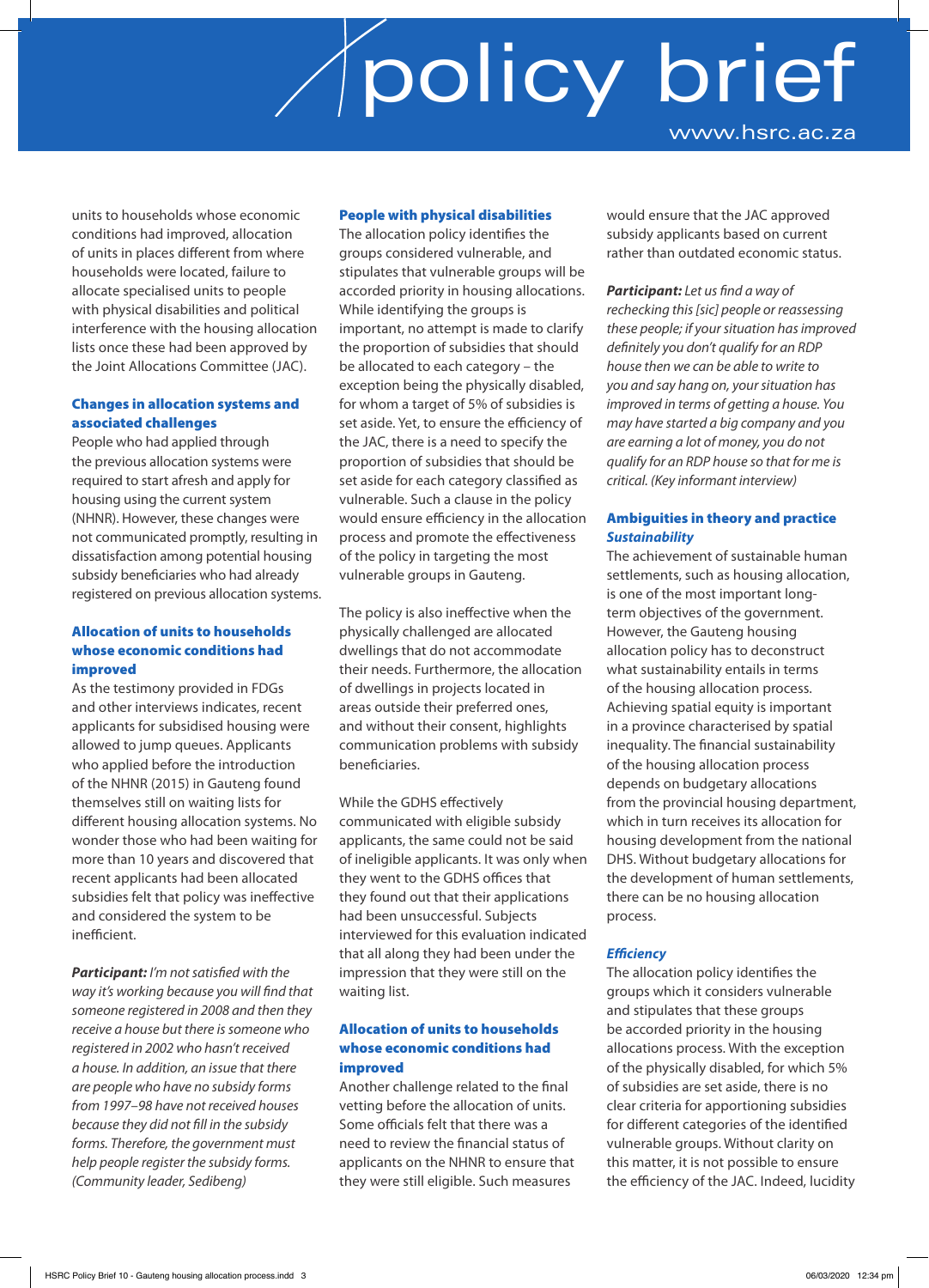in policy is required if efficiency in the allocation process and effectiveness of policy are to produce positive results for the most vulnerable groups in Gauteng.

### *Participation*

Although the Gauteng allocation policy commits to a participatory process, it was not clear at what point such participation was implemented, what forms participation took, and which stakeholders were involved in initiating and driving the process.

The challenges in the design and implementation of the housing allocation policy in Gauteng notwithstanding, knowledge and satisfaction levels with the process were also of concern to participants in the FGDs and interviews. Few study participants in Johannesburg (24.7%) and Sedibeng (24.7%) understood how the housing allocation worked. The situation was worse on the West Rand, where a third (30.3%) of the participants confirmed that they had no knowledge of how the process worked. This was reflected in the low levels of satisfaction with the process across all the regions, with slightly better satisfaction levels expressed among only a third of participants in Johannesburg (30.8%) and Sedibeng (30.8%).

#### **Discussion**

While the intent and purpose of the GDHS housing allocation policy are laudable, the lack of a clear vision,

mission and strategy of implementation with specific timelines presents a challenge to housing allocation. Although public participation is anticipated in the design of policy, there is no indication at what stage it should take place or the form it should take. The GDHS should also clearly specify the intended outcomes of public participation in relation to housing allocation.

Communication remained one of the major challenges in the housing allocation process in Gauteng. Departmental failures to communicate changes were a hindrance to the smooth working of the allocation systems, while carrying over applicants from one system to the next and the inability to communicate with ineligible applicants led to dissatisfaction with procedures.

#### Recommendations

#### *Provincial policy vs national guidelines*

- **Review national housing guidelines.** National housing allocation guidelines should be reviewed to ensure that they are enforceable at the provincial level. Given such alignment, municipalities that fail to comply with the guidelines should be called to account.
- **Redesign the Gauteng housing allocation policy.** The Gauteng housing allocation policy should be redesigned to include a clear vision, mission and strategy. Without such clarity, the department is

**Table 1:** Knowledge of and satisfaction with the housing allocation process by region

| <b>Characteristics</b>                                 | <b>Ekurhuleni</b><br>N(% ) | Johannesburg<br>N(% ) | Sedibeng<br>N(% ) | <b>Tshwane</b><br>N(% ) | <b>West Rand</b><br>N(% ) |
|--------------------------------------------------------|----------------------------|-----------------------|-------------------|-------------------------|---------------------------|
| Do you know how the housing allocation process works?  |                            |                       |                   |                         |                           |
| Yes                                                    | 12 (16.4)                  | 18 (24.7)             | 18 (24.7)         | 14 (19.2)               | 11(15.1)                  |
| No                                                     | 18 (23.7)                  | 11(14.5)              | 11(14.5)          | 13 (17.1)               | 23(30.3)                  |
| Are you satisfied with the housing allocation process? |                            |                       |                   |                         |                           |
| Yes                                                    | 1(1.9)                     | 16(30.8)              | 16 (30.8)         | 10(19.2)                | 9(17.3)                   |
| No                                                     | 28 (28.6)                  | 13(13.3)              | 13 (13.3)         | 17 (17.3)               | 27(27.6)                  |

*Source: Authors*

### desired outcomes. In addition, the GDHS should clearly articulate its communication strategy at each stage of the process to ensure that the applicants know where they stand with regard to their allocation of subsidised housing. • **Have a monitoring and evaluation**

bound to be engaged in activities that do not necessarily lead to the

- **framework.** The GDHS should have a clear monitoring and evaluation framework for the policy in order to redesign and repurpose the policy to effectively respond to the needs of the poor. Such a framework should clearly indicate the evaluation intervals and measurable indicators of the success of the implementation.
- **Efficiently transition from one allocation system to the next.** Although the importance of migrating from the HDD to the NHNR was emphasised in the GDHS allocation policy, the strategy and timelines for the migration were not specified. That left the housing subsidy applicants from the HDD and previous waiting list system in a precarious position. As indicated by study participants, those who applied when the waiting list system was in place had not been allocated dwellings. The perception that recent applicants are granted houses before those who were on previous lists is a problem. Clearly, the migration process from one system to the next should be ably communicated. The GDHS should also ensure that subsidy applicants in previous allocation systems are carried over to and prioritised within the current allocation system.
- **Track subsidy applicants.** The GDHS should ensure that it can track the changes in the economic status of subsidy applicants to make sure that only the most deserving cases are allocated housing. This requires rechecking the financial status of